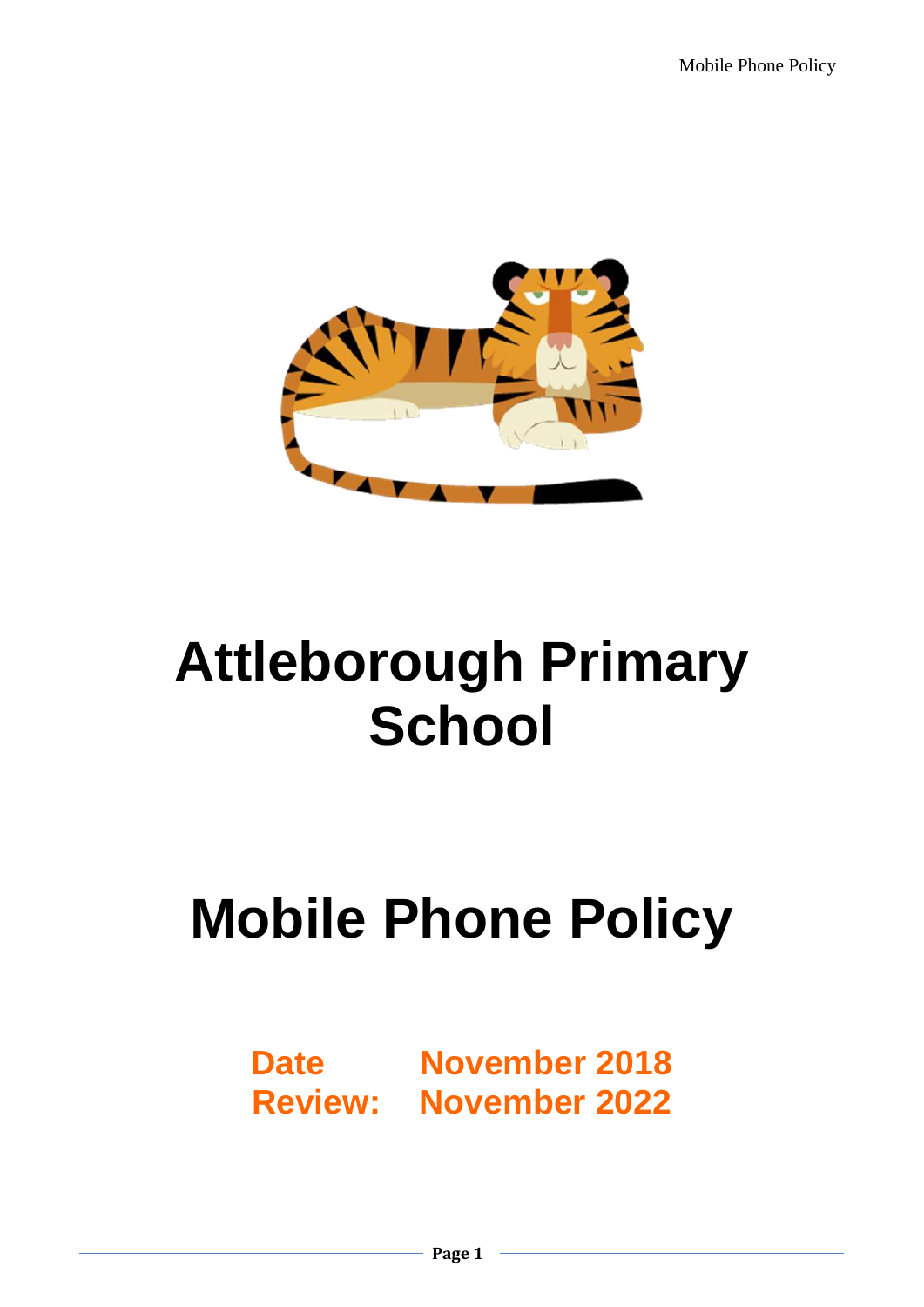**Definitions:**

**Where this policy refers to 'mobile phones' this is understood to include ANY device that is able to connect to cellular telephone, broadcast TV, satellite, Bluetooth or Wi-Fi systems, e.g. tablet computers, PDAs and game consoles.**

**Where this policy refers to 'use' this is understood to include not only responding to voice calls, but checking or responding to text messages, checking emails or accessing the internet or other mobile services.**

**Where this policy refers to 'exceptional circumstances' this is understood to mean incidents that are unusual and only likely to happen very infrequently.**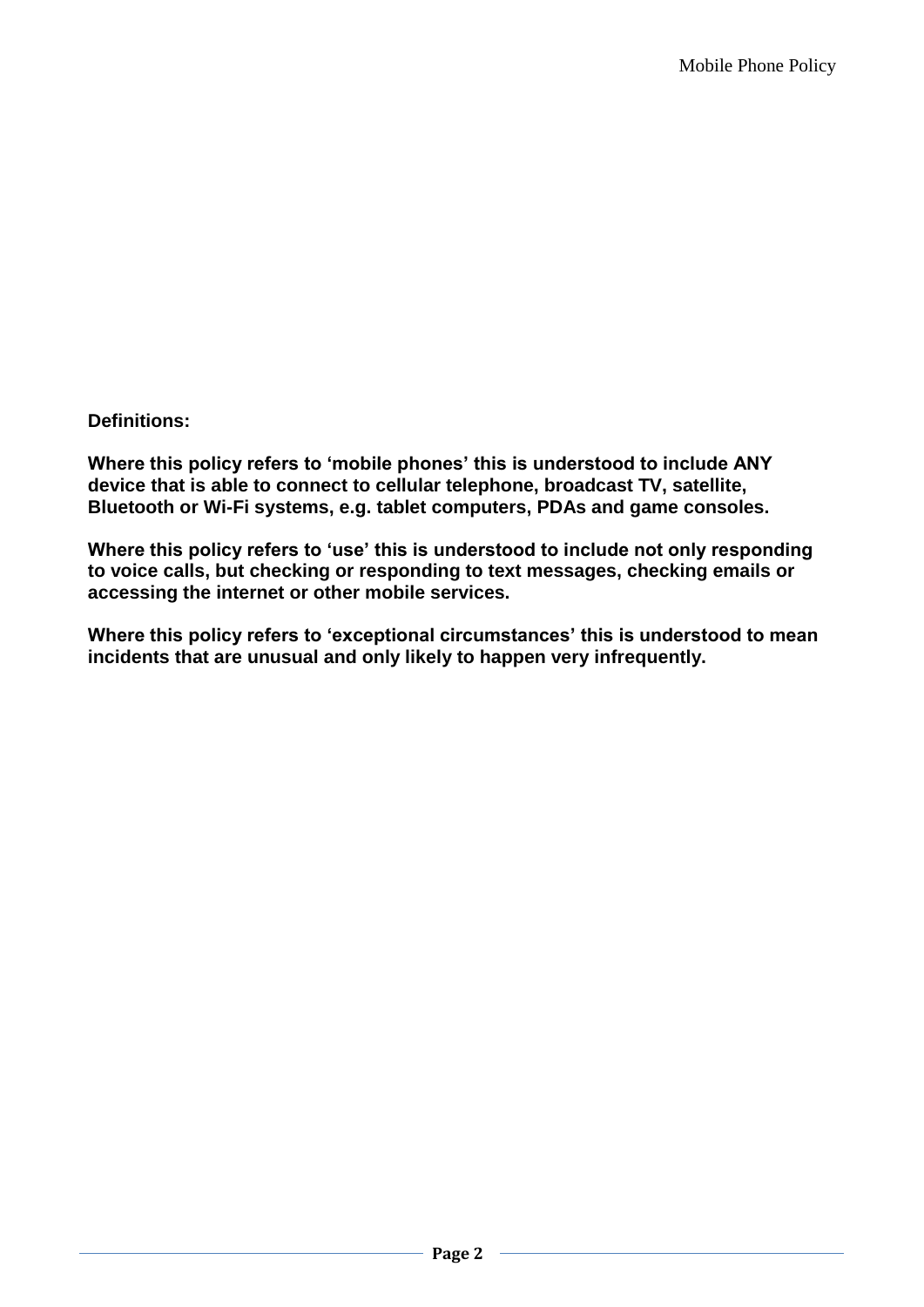### **1.Introduction**

Mobile communication technologies have advanced significantly over the last few years and continue to evolve rapidly. Mobile broadband and wireless connectivity have extended the capabilities of mobile phones, enabling access to a wide range of new content and services. Many phones provide internet and email access, alongside the 'standard' functions of voice calls, text and picture messaging, camera, video and sound recording.

Mobile phones, among other technologies, are changing the way and speed that we communicate. They can provide security and reassurance; however there are also associated risks. Children and young people need to understand these risks to help them develop appropriate strategies for keeping themselves safe. As with e-safety issues generally, risks to children and young people can be broadly categorised under the headings of content, contact and conduct, and these risks can be managed by reducing availability, restricting access and increasing resilience.

It is the enhanced functions of many mobile phones that cause the most concern, and which are most susceptible to misuse. Misuse includes the taking and distribution of indecent images, exploitation and bullying.

Mobile phones can cause unnecessary distractions during the working day and can be intrusive when used in the company of others.

Misuse of mobiles phones can impact on an individual's dignity, privacy and right to confidentiality. Such concerns are not exclusive to children and young people; hence the school has a duty to protect the needs and vulnerabilities of all.

#### **2. Aim**

This Mobile Phone Policy will promote safe and appropriate practice by establishing clear and robust guidelines on acceptable use of mobile phones.

This policy balances the need for protection (against potential misuse) with the recognition that mobile phones are effective communication tools that can contribute to safeguarding practice and protection.

#### **3. Scope**

This policy applies to all individuals who have access to personal or work-related mobile phones on the school site. This includes all school staff, supply teachers, volunteers, governors, children, parents, carers, visitors and community users (this list is not exhaustive)

#### **4. Policy statement**

This policy is intended to prevent distraction and disruption during the working day, and to minimise the opportunities for any individual to make images or otherwise misuse the functions available on a mobile phone.

The staff room and headteacher's office are designated areas where staff (and other adults) may use mobile phones.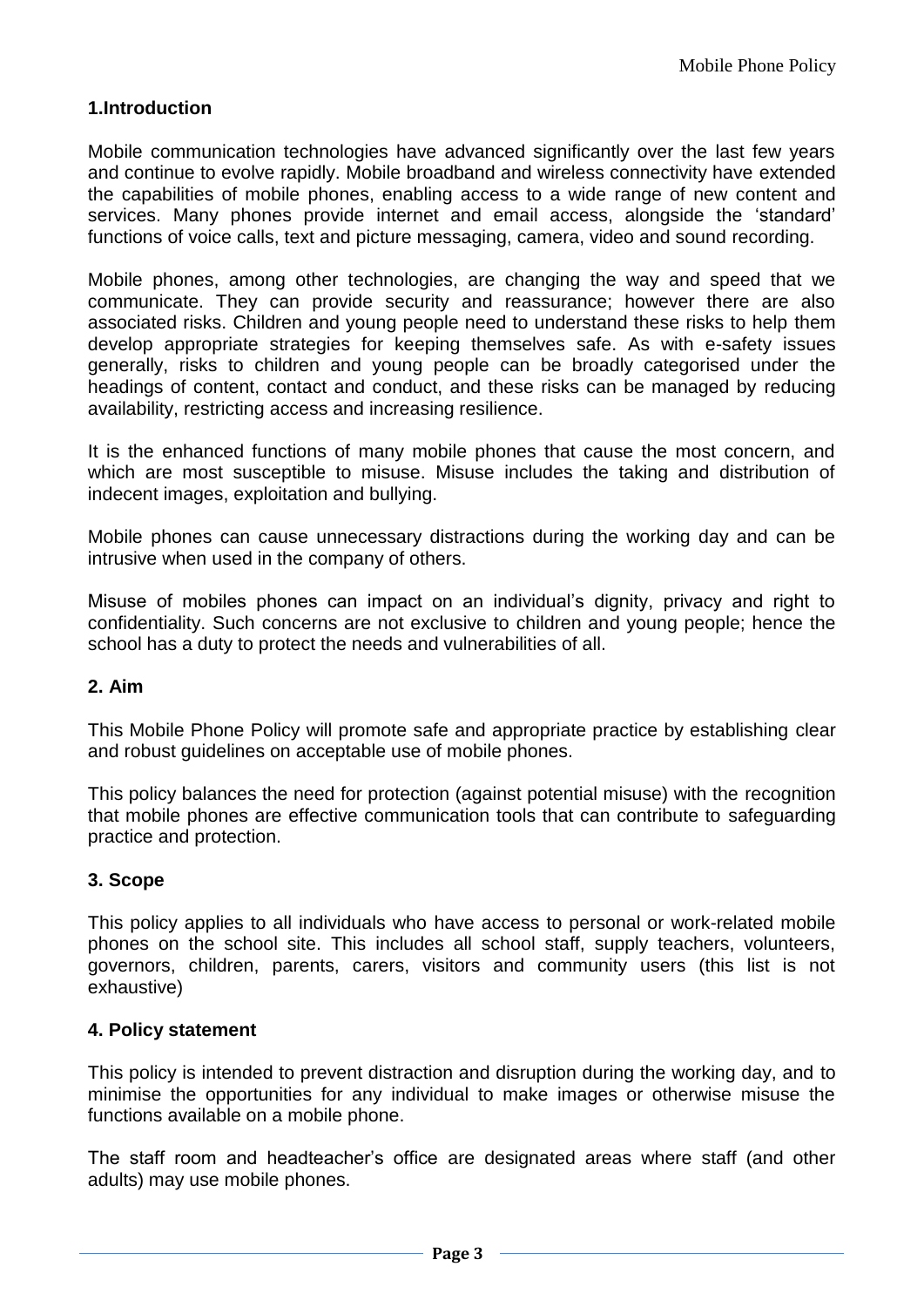All other areas of the school buildings and grounds are 'mobile free' areas and the use of personal or work-related mobiles by any individual in these areas is prohibited.

The most vulnerable and sensitive areas are:

- classrooms
- cloakrooms
- children's toilets
- and any work room or area where children are present.

Staff and visitors are permitted to carry their phones on their person. Phones should be switched to silent at all times while on site. Staff should note it is professional good practice to leave mobile phones in a secure location outside the classroom.

Children are not permitted to carry or use mobile phones on site. All phones carried by children must be surrendered to reception staff at the beginning, and retrieved at the end, of the school day.

Children who are suspected of carrying a mobile phone on their person or among their belongings while on site may be searched, the phone confiscated and parent/carer informed. (For more details see Attleborough Primary School's Behaviour Policy).

Generally, children should not bring mobile phones to school as this provides the opportunity for loss, theft and misuse.

Parents and/or children may feel that a mobile phone provides a child with reassurance and some additional level of security when travelling to and from school. We do not wish to discourage this kind of appropriate mobile phone use.

Parents/carers who wish their children to bring a mobile phone to school, for the reasons above, should complete a mobile phone permission slip.

Parents are reminded that the school office is a guaranteed route (by phone or email) to promptly deliver messages to children, without disrupting the school day.

#### **5. Procedures**

#### **5.1 Personal mobile phones**

These procedures are intended to prevent the use of mobile phones causing unnecessary disruptions and distractions within the workplace, and to ensure that effective safeguarding practice is promoted to protect against potential misuse.

In the interests of equality, and to further promote safety, this guidance applies to any individual who has a mobile phone on site, including children, parents and visitors, as detailed below:

**Staff** at Attleborough Primary School are **NOT** permitted to use their mobile phones when they are working with children. They are permitted to use them in designated areas during allocated lunch and break times (although not when on playground duty) and before and after school. It is a matter of professional good practice to leave mobile phones in a secure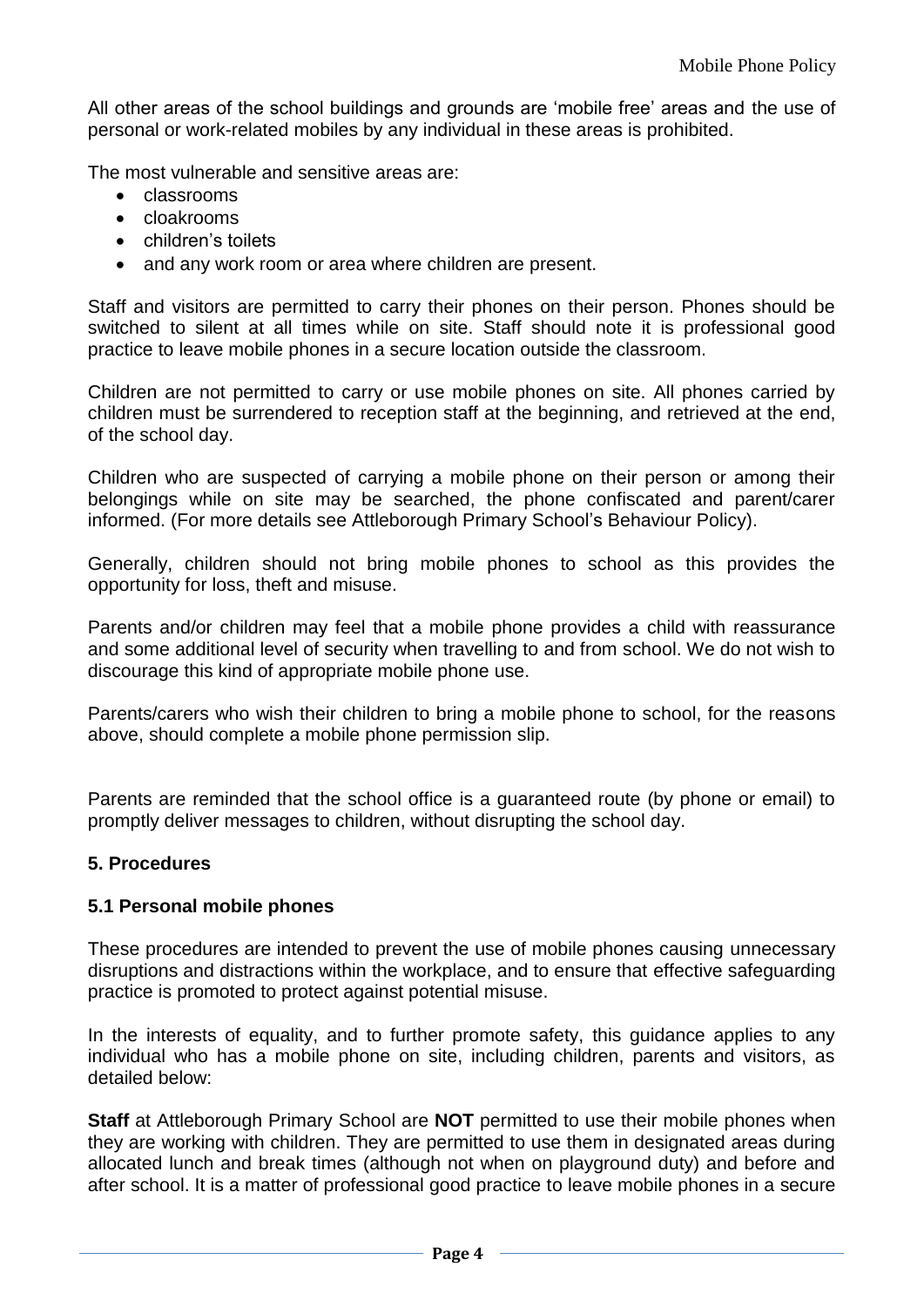location outside the classroom or at least to have phones switched to silent while on site (also see section 5.5 Emergency contact).

**Staff** at Attleborough Primary School are **NOT** permitted, in any circumstance to use their phones for taking, recording or sharing images while on site or during school activities offsite.

**Staff** at Attleborough Primary School are **NOT** permitted to use their own personal phones for contacting children, young people and their families on school business and related issues within or outside of the school, except in emergency situations such as when returning late from school trips etc.

**Children** at Attleborough Primary School are **NOT** permitted to have their mobile phone about their person or among their belongings. Phones should be surrendered to reception staff at the beginning, and retrieved at the end, of the school day. Any phones found on children or among their belongings will be confiscated and parents informed.

**Parents, visitors and contractors** are respectfully requested to use their mobile phones only in the designated areas. Should phone calls and/or texts need to be taken or made, this must avoid unnecessary disturbance or disruption and must be done in areas not accessed by children. Staff are asked to challenge people breaking this rule and ask them to go to acceptable mobile use areas. Any concerns about this aspect of the policy need to be reported immediately to the headteacher.

**Parents, visitors and contractors** will be informed of the content and scope of this policy and it will be made available in the school office and on the school website.

#### *In exceptional circumstances these procedures can be overruled at the discretion of the Headteacher or the senior staff member in charge of the school, e.g. for an on duty police officer, social worker, nurse on call etc.*

Any individual bringing a personal device into the setting must ensure that it contains no inappropriate or illegal content.

## **5.2 Work mobiles**

The use of designated school mobiles (and personal phones designated for specific work-related uses) is promoted as it is:

- an essential part of the emergency toolkit which is taken on off-site trips.
- an effective communication aid, enabling text, email messages and calls to be
- made and received.
- $\bullet$  a back-up facility should problems be experienced with the landline or where
- contact needs to be made outside of work hours.

Effective security measures are in place to safeguard against any potential misuse. Only authorised individuals have access to the school mobiles, which are stored securely when not in use.

Personal calls are not permitted to be made on school mobiles, other than in agreed exceptional circumstances. Contact or calls can be made via the school mobile in the event of an emergency. All calls are logged.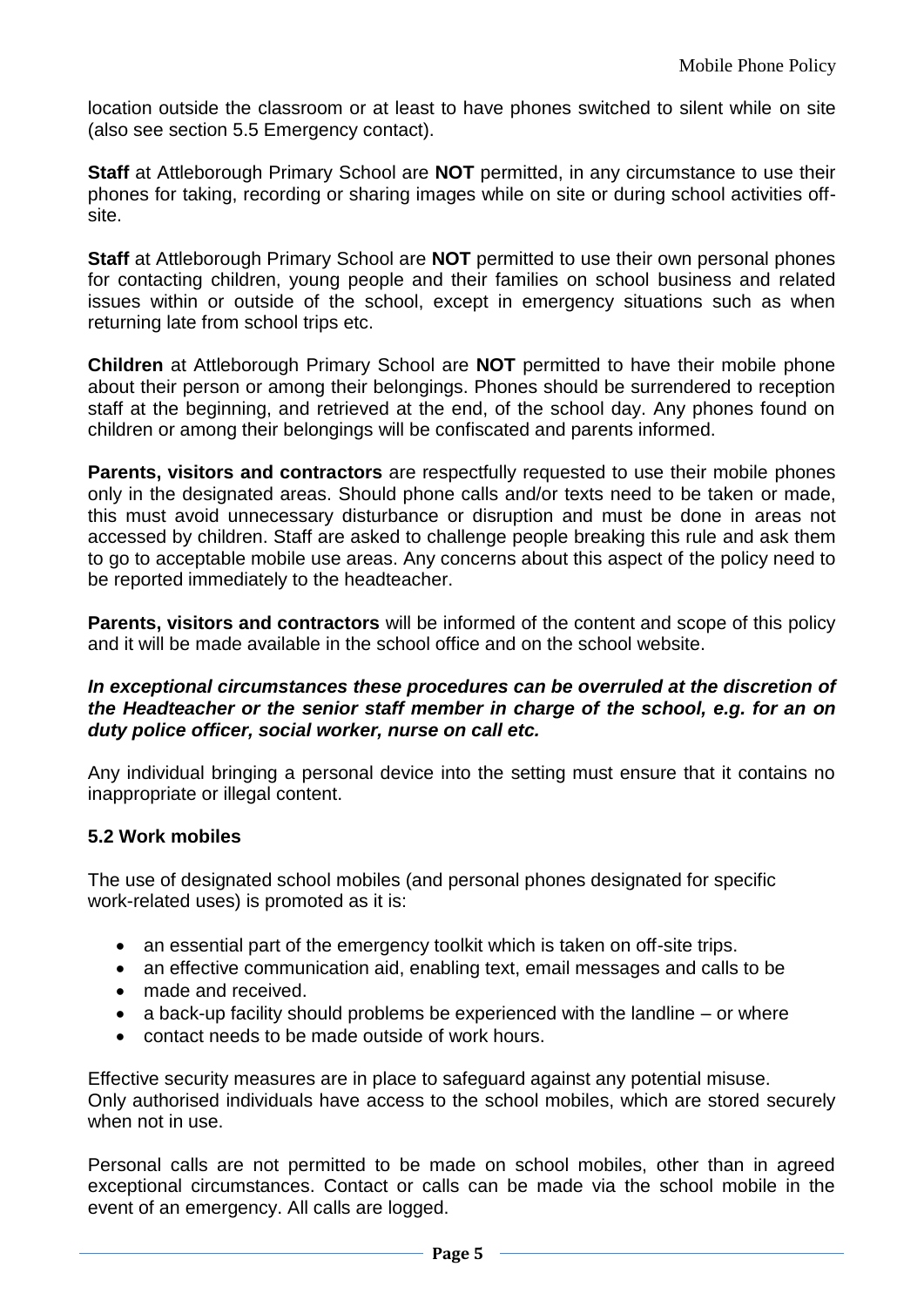# **5.3 Driving**

If a member of staff is required to drive in a working capacity, and has responsibility for school mobile, the phone must be switched off whilst driving. The school strongly recommends that staff follow the same procedure with their own mobile phones.

Under no circumstances should staff, driving in a working capacity, drive whilst using a mobile phone. This applies regardless of whether or not the phone is being used 'handsfree'.

## **5.4 Safe storage**

A designated safe and secure storage area for pupils phones is available during the working day. School staff have access to individual lockers to store their mobile phones.

School staff can leave their phones in their own offices, lockers, bags, cars etc at their own risk. It is recommended that phones are security marked, password/pin protected and insured. The school accepts no liability for loss and damage to phones while on site.

As well as safeguarding children and avoiding any unnecessary disruptions during the day, this procedure also protects staff against any unfounded allegations.

#### **5.5 Emergency contact**

It is good practice for staff to leave mobile phones in secure locations outside the classroom (lockers, staff room). However, in specific circumstances, for example staff working alone with a class in a remote area of the site, it will be appropriate for staff to carry their phone on their person in case of emergency.

We recognise that mobile phones provide direct contact and at times are a necessary reassurance through the ready access they provide, particularly at stressful times.

School staff are permitted to have their phone on their person but phones should be set to silent mode at all times while on site.

Only in agreed exceptional circumstances (e.g. when a call is expected because of family illness) should staff respond to calls outside of set breaks in the school day.

Phones should never be used for personal calls etc in the presence of children.

The school landline telephone (or email) is a reliable route for passing emergency/urgent messages to staff during school hours, while minimising disruption in school. Although this would only used on exceptional circumstances.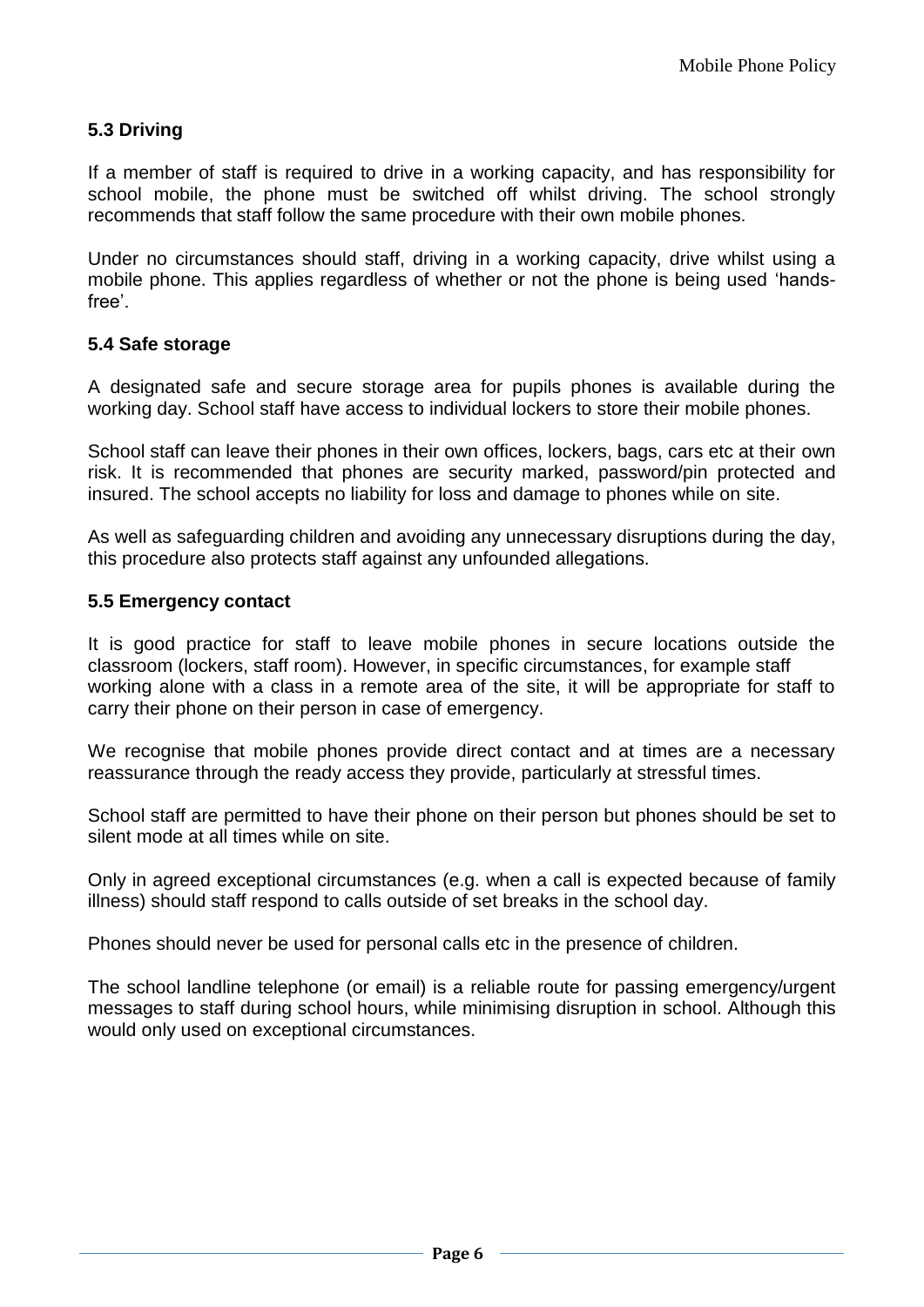#### **6.6 Acceptable Mobile phone use areas**

It is recognised that some areas of the school will always be acceptable for mobile use, such as the staff room and headteacher's office.

Mobile phones may be used before 8:50am (when school starts) and after 3:25pm (when school finishes) in all school areas, except those used by school clubs and any area where children are present.

We acknowledge that there are times, such as class assemblies and whole school productions, when it is acceptable to use mobile phone cameras provided the mobile phone is switched to silent and camera use complies with our photography and videoing policy.